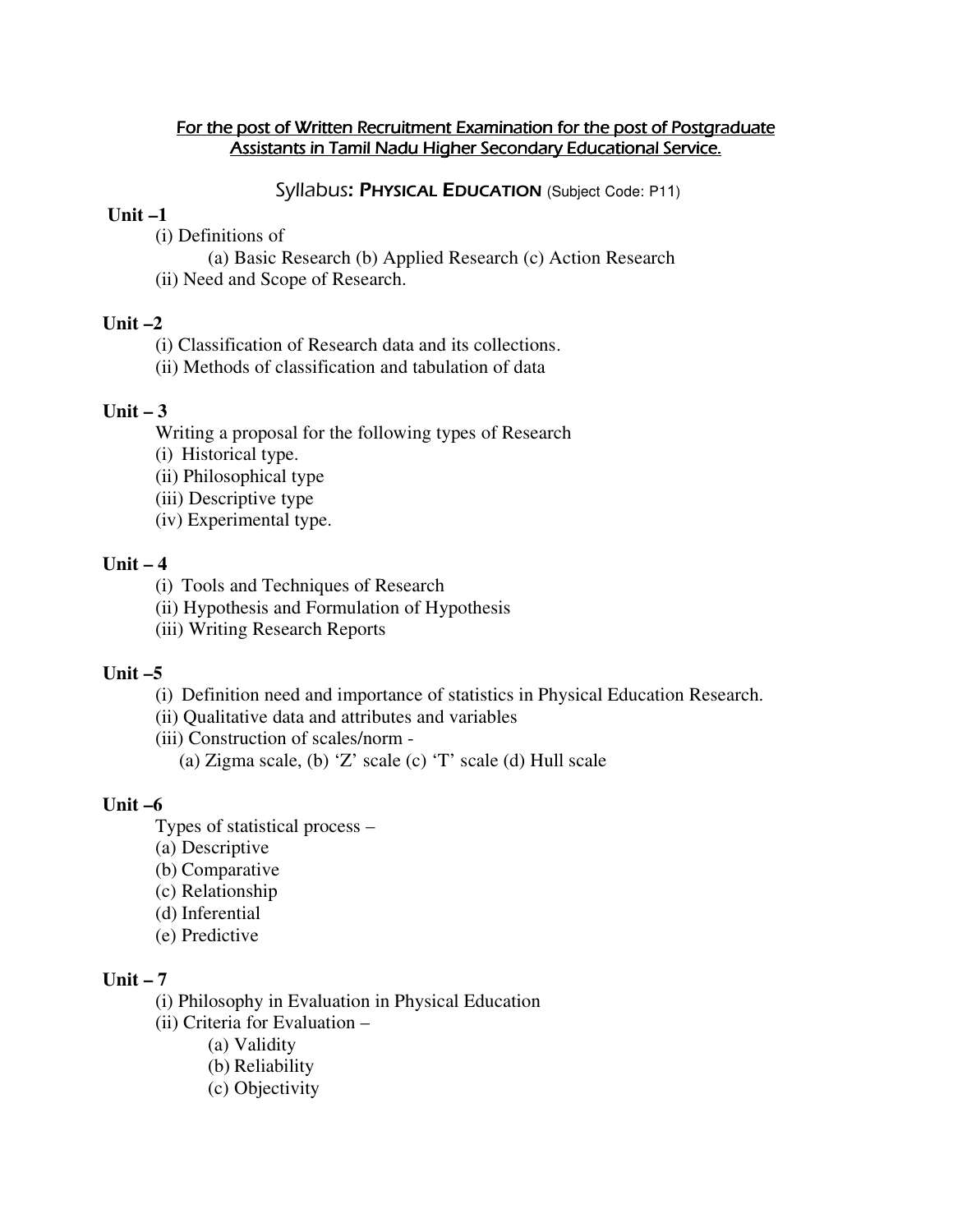(d) Administrative procedure

(iii) Modern concept of curriculum in Physical Education

(iv) Sources of curriculum materials.

Text books, journals, dictionaries, encyclopedias, magazines, etc.

## **Unit – 9**

(i) Definition of Teaching, Training and Coaching in Sports/Physical Education

(ii) Periodisation in Training.

(iii) Concept of Sport Injury Management.

(iv) Misuse of Drugs in Sports.

# **Unit – 10**

 (i) Concept of Health – Physical Health, Mental Health and Community Health (ii) Health Education Programmes in schools.

- (a) Health Supervision
- (b) Health instruction
- (c) Health services

(iii) Signs –Symptoms and preventions of communicable Diseases and AIDS.

# **Unit – 11**

 Meaning of sports Psychology and its importance. (ii) Motor Learning and motor performance.

# **Unit –12**

- (i) Basic consideration in motor fitness----
	- (a) Body build
	- (b) Mental aspects
	- (c) Physical fitness
	- (d) Reaction time
	- (e) Movement time
- (ii) Components of physical fitness

# **Unit –13**

- (i) Sense Perception ------
	- (a) Vision
	- (b) Kinesthesis
	- (c) Tactil
- (ii) Emotional effects----
	- (a) Tension
	- (b) Anxiety
	- (c) Stress
- (iii) Breathing exercises and Asanas towords reduction of the above emotional disturbances

**Unit –14** 

(i) Definition of tacties and strategy